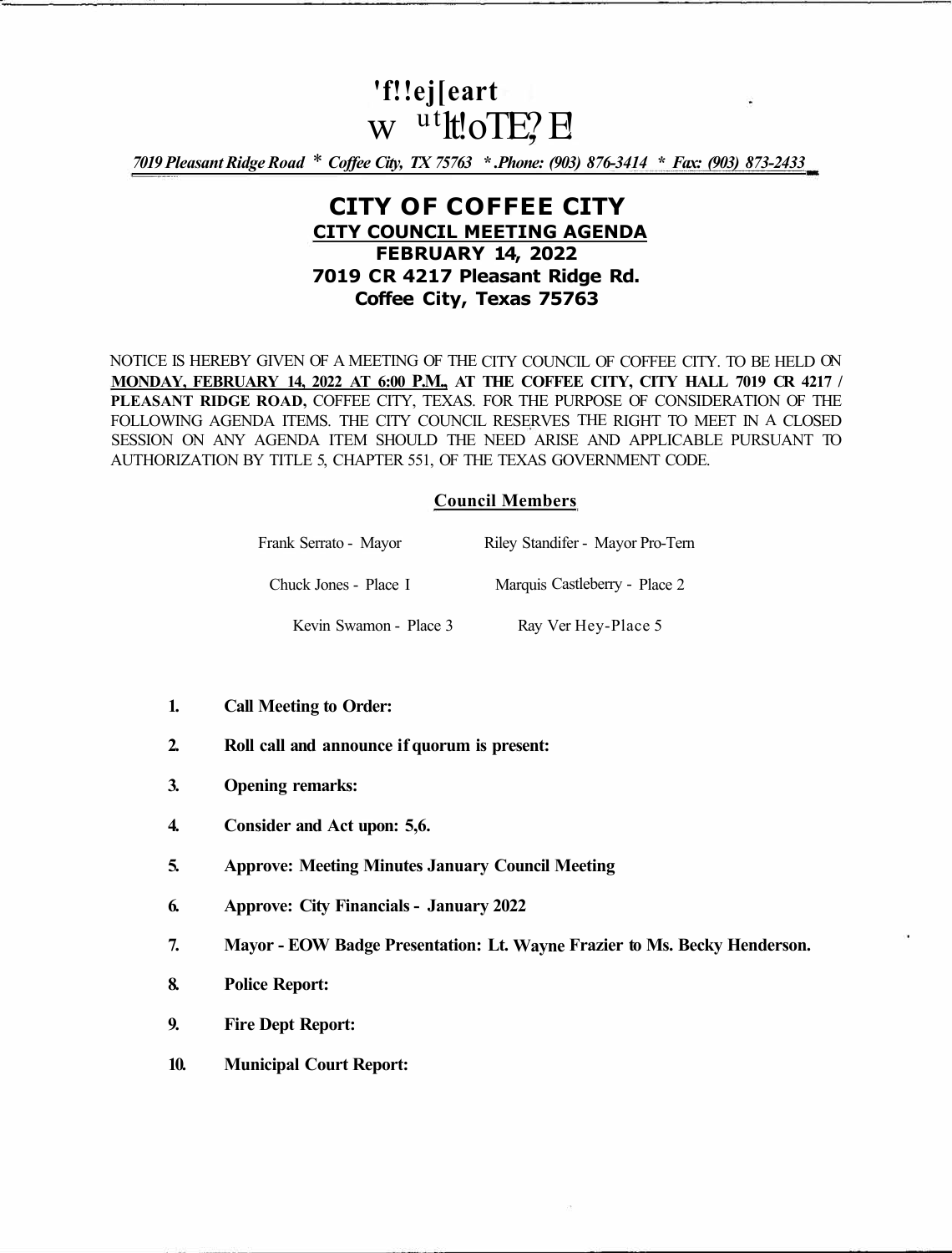

7019 Pleasant Ridge Road \* Coffee City, TX 75763 \* Phone: (903) 876-3414 \* Fax: (903) 873-2433

Discuss/Consider & Act Upon; Tabled Item #8 from Dec. Meeting / Establishing a 11. monetary fine amount for Vacation Rental Property Owners who are delinguent. - PLEASE SEE THE CURRENT ORDINACE - ATTACHED

 $12.$ Consider & Act Upon: Tabled Item #9 from Dec. Meeting / Forgiving of prior/past Hotel Occupancy Tax owed by Vacation Rental Property Owners who are delinquent. / The previous discussion was to not Forgive / go back 2 vrs. prior.

13. Consider & Act Upon: Item #13 was tabled for wanting more Bids for the construction on the Community Center. – One BID has been obtained since the last meeting.

14. Consider & Act Upon: Housing Ordinance / This item has been tabled from the Nov. & Dec Meetings. Councilman Swanson suggested in Dec. Meeting to amend the Ordinance instead of Re-Writing.

15. Consider & Act Upon Revision of the Personnel Policy and Procedures Manuel / Revision's Pg. 22 Sec. 3-01 Probation Period from 6 mos. To 3 Mos. - Pg. 28 5-01 Holidays -Pg. 29 Sec. 5-02 Vacation Days - Pg. 35 Sec. 6-01 Business Hours - Pg. 36 # 19 Change from City Secretary to Mayor. See old & revised copies.

16. Consider & Act Upon: Adopting Resolution 2022-01 Opioid Settlement (Endo); (TEVA) See Resolution.

17. Consider & Act Upon: Adjustments to property line boundaries and approval of new surveys for Justin Liedtke and Raymond Ver Hey on Pine Street, to add additional property as per discussed in person with City Fire Chief and Mayor.

18. Consider & Act Upon: Discussing Eminent Domain rules and regulations with the City Attorney and see what's involved or allowed to be done.

19. Consider & Act Upon: Amending the City Budget for new hire salary, (Assistant for the Court Clerk/City Secretary.) \$6,552.00

20. Consider & Act Upon: New Hire starting on February 21, 2021.

21. Consider & Act Upon: Purchasing Portable Radios (4) \$8,283.00) for the Police Dept. See Attached

Consider & Act Upon: The City paying for Councilman Castleberry taking the 22. QuickBooks Class. With the City Employees, (Court Clerk, Mary McDonald & City Secretary, Nanette Moss), Mayor Serrato & New Hire (\$2,100.00.)

23. Consider & Act Upon: Resolution for Police Department JAG Grant \$171,892.00

24. Consider & Act Upon: Using Cpt. Brain Skero Canine "Rimm" for the Coffee City Police Dept.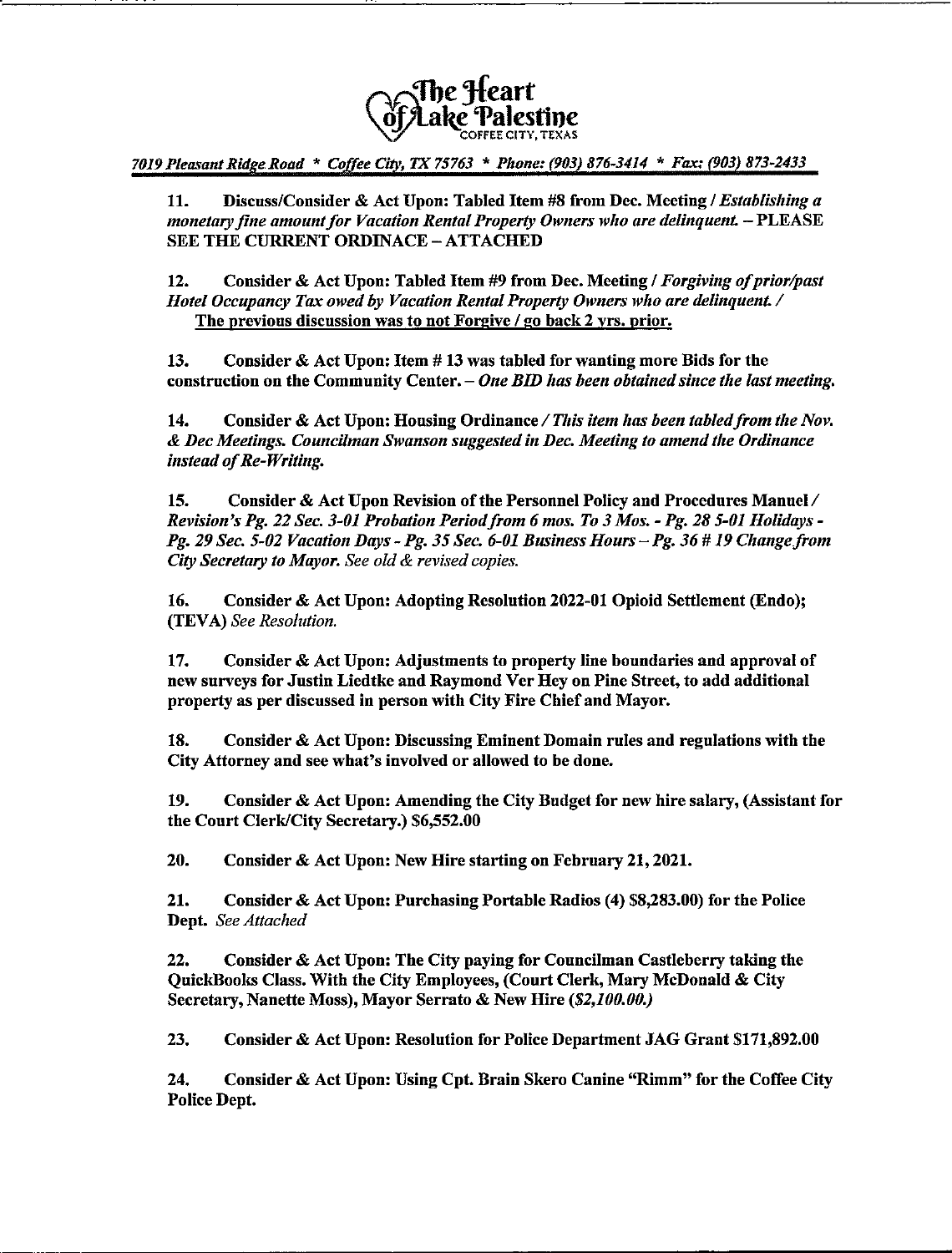

# 7019 Pleasant Ridge Road \* Coffee City, TX 75763 \* Phone: (903) 876-3414 \* Fax: (903) 873-2433

25. Consider & Act Upon: Purchasing a Dog Kennel, for a Police Dept. Unit. / Information provided - please see attached

Consider & Act Upon: Changing the Part Time Police Officers (32 hours) to Full 26. Time Status without benefits. - Employment Law for Texas Cities TML / See City Policy attached

Discuss: TEXAS BIT STATEMENT for materials purchased for oil sand. Mayor has 27. the Statement to view.

28. Consider & Act Upon: City Employees (Non-Law Enforcement Personnel) to carry a firearm on City Property.

# **Open Forum:**

- Open Forum may contain any suggestions and ideas about the city.
- Complaints must be in writing. Forms are available at City Hall.
- Speakers will be given 3 minutes to speak.
- Speakers must sign in prior to speaking.

Any person that is unable to attend and wishes to submit questions to the Council can Email the questions to the City Secretary at Citysecretary  $\partial$ cityofcoffeecity.com or Mayor Serrato Mayor.Serrato@Cityofcoffeecity.com

#### 29. **Mayor's Report:**

30. **City Secretary's Report:** 

#### 31. **EDC** Report:

#### 32. Executive Session: Gov't Code 551.074 (Personnel Matters) Nanette Moss; Mary McDonald; Fire Chief Chris Moore; Police Chief JohnJay Portillo; New Hire Tina Baker

#### 33. Adjournment:

The City Council of the City of Coffee City reserves that right to adjourn into Executive Session at any time during the course of this meeting to discuss any matters listed on the agenda, as authorized by the Texas Government Code, including, but not limited to, Sections 551.071 (Consultation with Attorney), 551.072 (Deliberation about Real Property), 551.073 (Deliberation about Gifts and Donations), 551.074 (Personnel Matters), 551.076, (Deliberations about Security Devices), 551.087 (Economic Development), 418.175-183 (Deliberations about Homeland Security Issues) and as authorized by the Texas Tax Code, including, but not limited to, Section 321.3022 (Sales Tax Information).

## **CERTIFICATION**